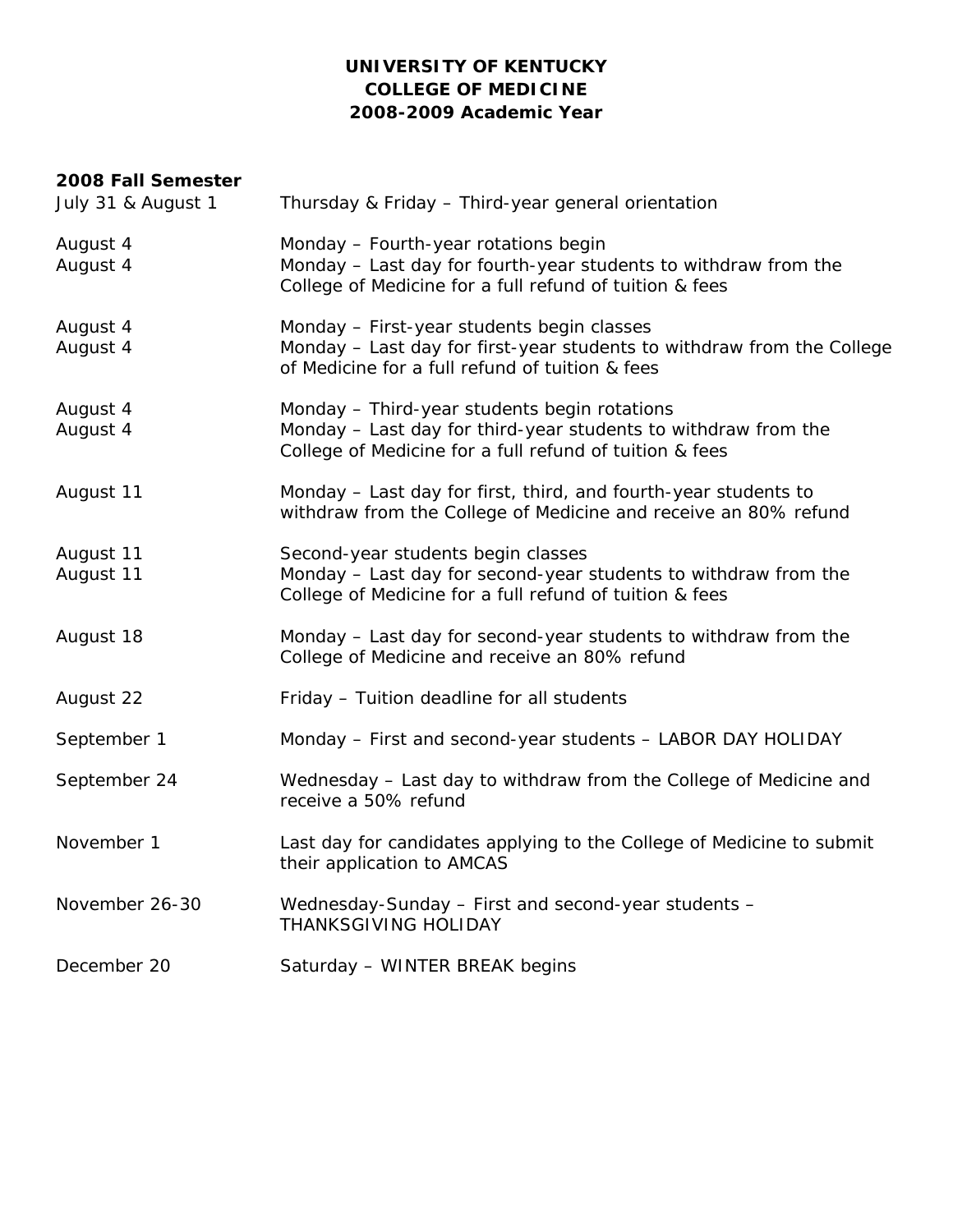## **UNIVERSITY OF KENTUCKY COLLEGE OF MEDICINE 2008-2009 Academic Year**

# **2009 Spring Semester**

| January 5<br>January 5 | Monday - All students register and return to class<br>Monday - Last day to withdraw from the College of Medicine and<br>receive a full refund |
|------------------------|-----------------------------------------------------------------------------------------------------------------------------------------------|
| January 12             | Monday - Last day to withdraw from the College of Medicine and<br>receive an 80% refund                                                       |
| January 15             | Last day for candidates applying to the College of Medicine to submit<br>their supplemental application materials                             |
| January 19             | Monday – First and second year students – MARTIN LUTHER KING JR'S<br><b>BIRTHDAY HOLIDAY</b>                                                  |
| January 22             | Thursday - Tuition deadline for all students                                                                                                  |
| February 11            | Wednesday - Last day to withdraw from the College of Medicine and<br>receive a 50% refund                                                     |
| March 2-6              | Monday-Friday - SPRING BREAK for first-year students                                                                                          |
| March 16-20            | Monday-Friday - SPRING BREAK for second-year students                                                                                         |
| April 30 & May 1       | Thursday-Friday - MINI BREAK for first-year students                                                                                          |
| May 8                  | Friday - End of academic year for second-year students                                                                                        |
| May 12                 | Tuesday - End of academic year for fourth-year students                                                                                       |
| May 16                 | Saturday - College of Medicine Graduation                                                                                                     |
| <b>May 25</b>          | Monday - MEMORIAL DAY HOLIDAY for first-year students                                                                                         |
| July 3                 | Friday - End of academic year for first-year students                                                                                         |
| June 30                | Monday - Special graduation date                                                                                                              |
| July 17                | Friday - End of academic year for third-year students                                                                                         |
| July 18, 20-25 & 27-29 | CPX Exam                                                                                                                                      |

### **Enrollment Dates**

| First Year         | 8/4/08 to 7/3/09   |
|--------------------|--------------------|
| Second Year        | 8/11/08 to 5/8/09  |
| Third Year         | 7/31/08 to 7/17/09 |
| <b>Fourth Year</b> | 8/4/08 to 5/12/09  |

Winter Break Graduation

12/20/08 to 1/4/09 5/16/09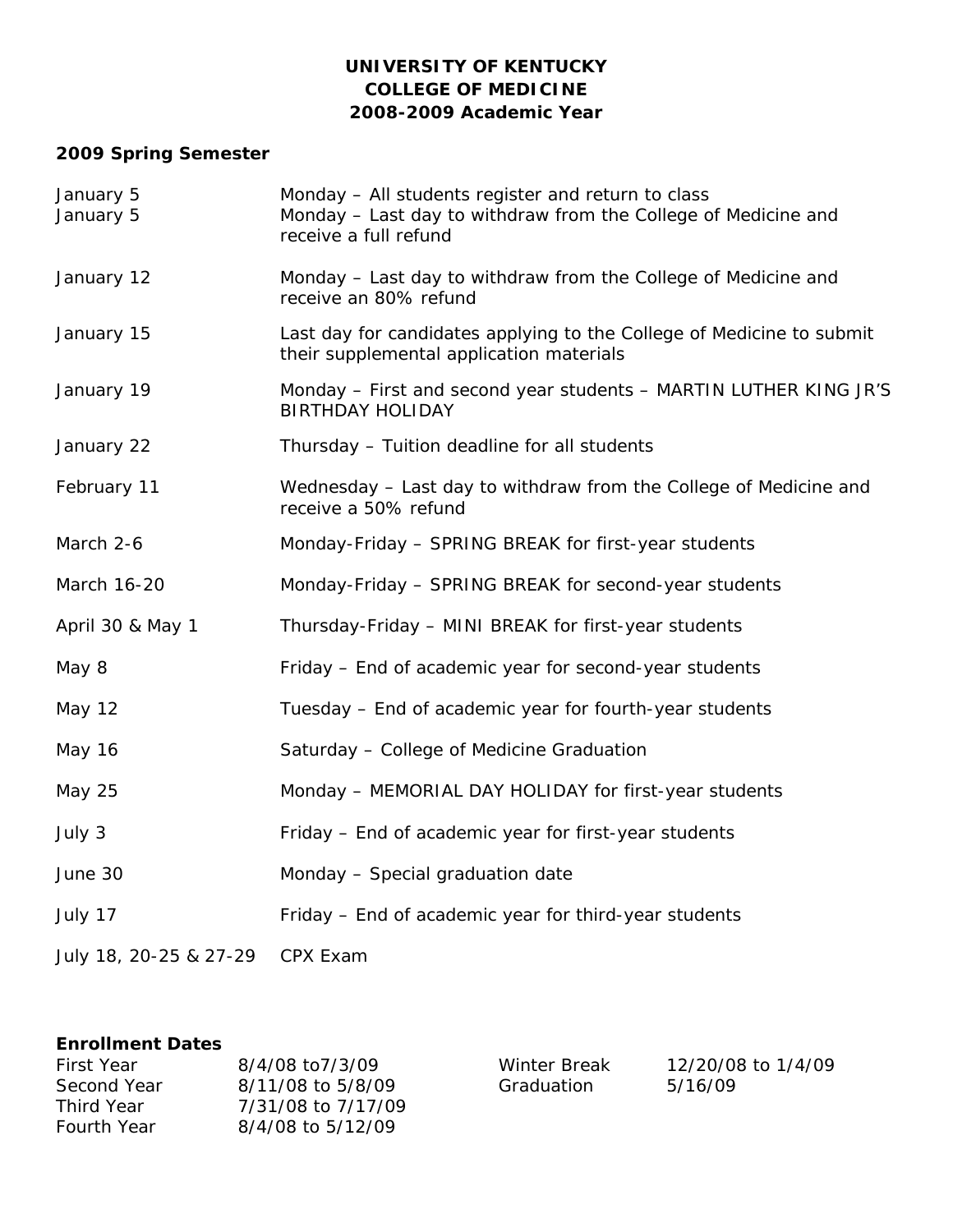#### **First Year 2008-2009**

| Aug 4 - Aug 8             | Orientation                                                             |                 |
|---------------------------|-------------------------------------------------------------------------|-----------------|
| Aug 11 - Nov 7            | Human Structure Module: Histology, Anatomy &<br>(Holiday Monday Sept 1) | MTWThF 8am-noon |
| Aug $6 -$ June 3          | Patient Centered Medicine I                                             | W 1-4 $pm$      |
| Nov 17 - June 15          | Patients, Physicians & Society I                                        | $M$ 1-3pm       |
| Nov $17 - \text{Feb } 27$ | <b>Cellular Structure &amp; Function Module:</b>                        | MTWRF 8am-noon  |
|                           | <b>Biochemistry &amp; Genetics</b>                                      |                 |
|                           | (Holiday Nov 27-30)                                                     |                 |
|                           | (Holiday Monday Jan 19 - MLK Day)                                       |                 |
| Dec 20 - Jan 4            | Winter Break                                                            |                 |
| March $2 - 6$             | (Spring Break)                                                          |                 |
| March 9 - April 29        | Neuroscience Module: Neurosciences                                      | MTWRF 8am-noon  |
| April 30 & May 1          | (Mini-Break)                                                            |                 |
| May $4 - July 3$          | Human Function Module: Physiology<br>(Holiday May 25)                   | MTWRF 8am-noon  |
|                           |                                                                         |                 |

### **Second Year 2008-2009**

| Aug $11 - Oct$ 31 | Immunity, Infection & Disease                  | MTWRF 8am - noon |
|-------------------|------------------------------------------------|------------------|
|                   | (Holiday Monday Sept 1)                        |                  |
| Aug 11 – Mar 3    | Patients, Physicians & Society -II             | Tuesday pm       |
| <b>TBD</b>        | <b>Patient Centered Medicine II</b>            | TBD              |
| Nov 3 - May 8     | Mechanisms of Disease & Treatment: Pathology & | MTWRF 8am - noon |
|                   | Pharmacology                                   |                  |
|                   | (Holiday Nov 27-30)                            |                  |
|                   | (Holiday Monday Jan 19 – MLK Day)              |                  |
| Dec 20 - Jan 4    | <b>Winter Break</b>                            |                  |
| March 3 - 13      | Psychiatry                                     | MTWRF 8am - noon |
| March 16 - 20     | Spring Break                                   |                  |
|                   |                                                |                  |

### **Third Year – 2008-2009**

July 31 & August 1 Orientation August 4 - July 17 Clinical Rotations July 18, 20-25 & 27-29 CPX

### **Fourth Year 2008-2009**

| Aug 4 - Aug 29                 | Period 01                                                 |
|--------------------------------|-----------------------------------------------------------|
| Sept $2^*$ - Sept 26           | Period 02 *Begins on Tuesday due to Labor Day holiday     |
| Sept 29 - Oct 24               | Period 03                                                 |
| Oct 27 - Nov 21                | Period 04                                                 |
| Nov 24 - Jan 16                | Period 05                                                 |
|                                | Includes: 4 week rotation                                 |
|                                | 2 week Winter Break                                       |
|                                | 2 week Interviewing Break                                 |
| Jan 20 <sup>*</sup> * - Feb 13 | Period 06 ** begins on Tuesday due to MLK holiday         |
| Feb 16 - Mar 13                | Period 07 Advanced Clinical Pharmacology & Anesthesiology |
| Mar 16 - April 10              | Period 08                                                 |
| April 13 - May 8               | Period 09                                                 |
| May 11 - May 12                | Dean's Colloquium                                         |
|                                |                                                           |

| May 16 | Graduation |
|--------|------------|
|        |            |